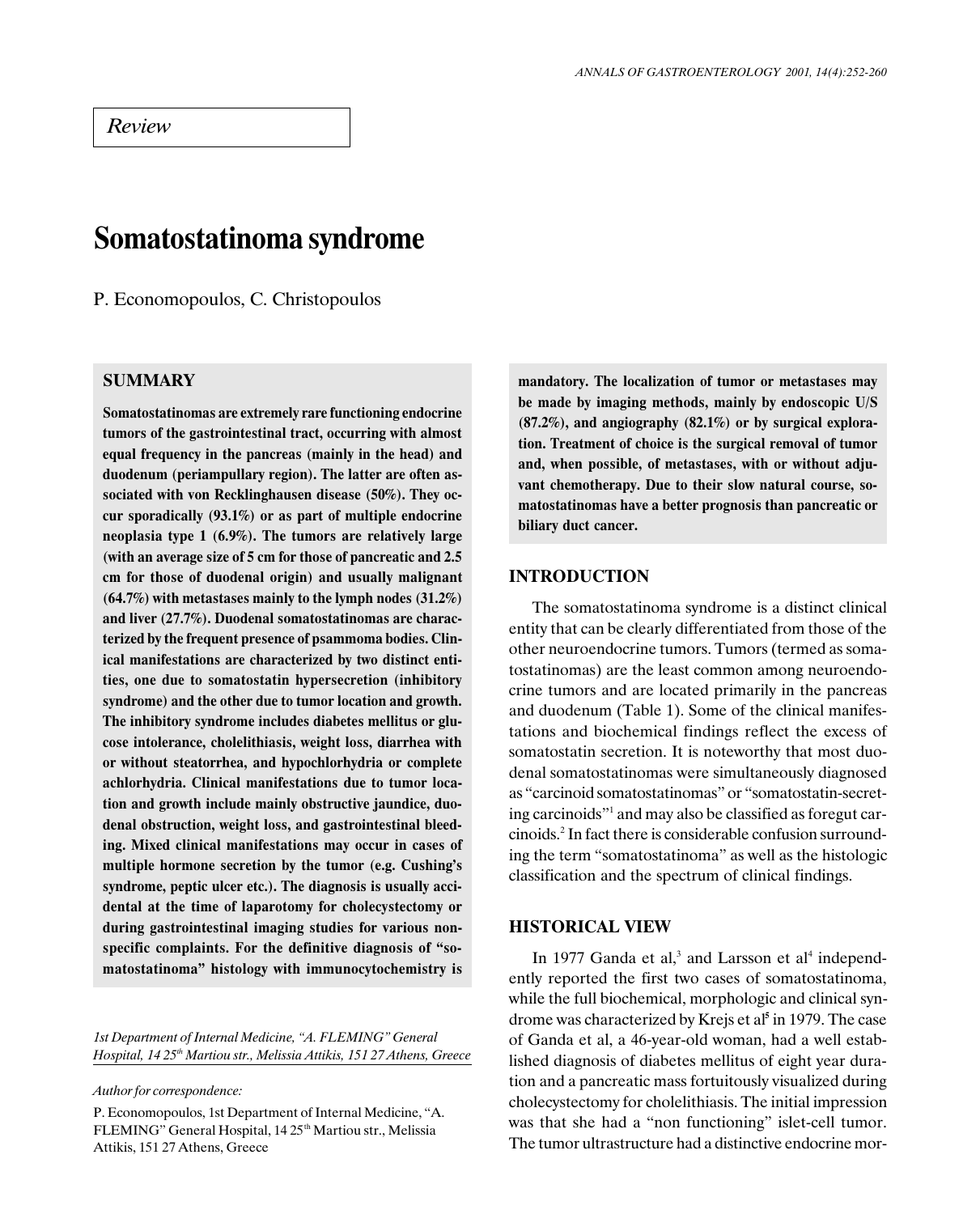phology, resembling D cells, while it contained a large quantity of immunoreactive somatostatin. After complete resection of the tumor the patient became euglycemic. The case of Larsson et al was a 55-year-old woman with diarrhea and steatorrhea, abdominal pains of long duration, hypochlorhydria and diabetic glucose tolerance. During cholocystectomy, as in the case of Ganda et al, a tumor located in the head of the pancreas with liver metastases was detected. Examination of biopsy specimens showed the tumor to be of endocrine type and cells were indistinguishable from islet D cells. Radioimmunoassay of blood-samples obtained by tumor vein catheterization revealed very high levels of somatostatin immunoreactivity, while tumor extracts inhibited insulin and glucagon secretion from isolated perfused porcine pancreas. Another case, published by Kowacs et al<sup>6</sup> in the same year, has been considered by certain authors as compatible with somatostatinona.<sup>7</sup>

## EPIDEMIOLOGY

#### Incidence

Somatostatinomas are extremely rare functional endocrine tumors of the gastrointestinal tract with an estimated annual incidence of 1 in 40 million.<sup>2,8,9</sup> They may occur either sporadically (93.1%) or rarely as part of multiple endocrine neoplasia syndrome type 1 (MEN 1)  $(6.9\%)$ <sup>1,10</sup> They also can present in association with pheochromocytoma and neurofibromatosis type I (termed also von Recklinghausen disease), in the MEN 2 syndrome.2,11-15 It is noteworthy that duodenal somatostatinomas are frequently  $(43.2\n-50\%)^{1,16}$  associated with von Recklinghausen disease $16-21$  and rarely with von Hippel Lindau disease.<sup>12,22</sup> The relation between somatostatinoma and multiple endocrine neoplasia type I and multiple neoplasia type II remains unclear. Possibly some cases of somatostatinomas represent manifestations of mixed forms of multiple endocrine neoplasia syndromes.<sup>23</sup>

## Gender

Both sexes appear to be affected with almost equal frequency.1,24,25

#### Age

Statistical evaluation indicated a significant difference in age only between female patients with pancreatic and duodenal somatostatinomas (55.4 years vs 48.7 years).<sup>1</sup> Most patients are 40 to 60 years old with a mean age of about 51-53 years.<sup>26</sup>

## PATHOLOGY

#### Tumor location

Somatostatinomas are found with almost equal frequency in the pancreas (46.8%) and in other sites of the gastrointestinal tract (53.2%) mainly in the duodenum and particularly in the ampula.<sup>17</sup> Other sites such as the lung,<sup>27</sup> the liver,<sup>28</sup> or the kidney<sup>29</sup> are very rare. The head of the pancreas is the predominant  $(55.6\%)$  site of somatostatinomas followed by the tail  $(27.2\%)$  (Table 1).<sup>1</sup>

Size/Malignancy/Metastases. Somatostatinomas are usually large, ranging from 1 to 10 cm or more in diame $ter<sup>1,2,30</sup>$  with a mean size of 5 cm from pancreatic somatostatinomas and 2.5 cm for those of duodenal origin (Table 2). 2 In the majority of cases (>90%) the tumor is solitary.<sup>1,2,4</sup>

The malignant nature of the tumors varies with an average of 64.7% of cases. Extreme and constant hypersomatostatinemia is consistent with a malignant tumor associated with metastases.<sup>5</sup> Somatostatinomas occurring as sporadic cases have a higher rate of malignancy than those occurring as part of multiple endocrine neoplasia.<sup>1</sup>

The overall rate of metastases is 53% without differences between pancreatic and duodenal somatostatinomas.<sup>1</sup> Lymph nodes<sup>1,31,32</sup> and liver<sup>1,32-37</sup> are the most common sites of metastases with some differences in the rate between pancreatic and duodenal somatostatinomas<sup>1</sup> (Table 3). On the other hand, extraduodenopancreatic somatostatinomas appear to have a higher rate of metastases (89%).1 Metastatization in duodenal somatostatinomas associated with von Recklinghausen disease is relatively rare (27%) and mainly confined to lymph nodes  $(88\%)$ <sup>16</sup>

Tumor histology. The tumors appear as well differentiated islet cells with D-cell granules in electron microscopy.30 Immunohistochemical analysis demonstrates somatostatin-like immunoreactive material in all tu $mors.<sup>5,30</sup>$ 

Psammoma bodies (psammomatous calcifications) are frequently encountered in the glandular lamina of duodenal somatostatinomas (49.4-66%), whereas their presence in other neuroendocrine tumors or in pancreatic somatostatinomas is very rare  $(2.5\%)$ <sup>1,16,38</sup> The histological finding of psammoma bodies is important in the diagnosis of duodenal somatostatinomas. $39$  A review of the literature reveals that somatostatinomas with psammoma bodies are found only in the duodenum and do not produce significant amounts of peptides other than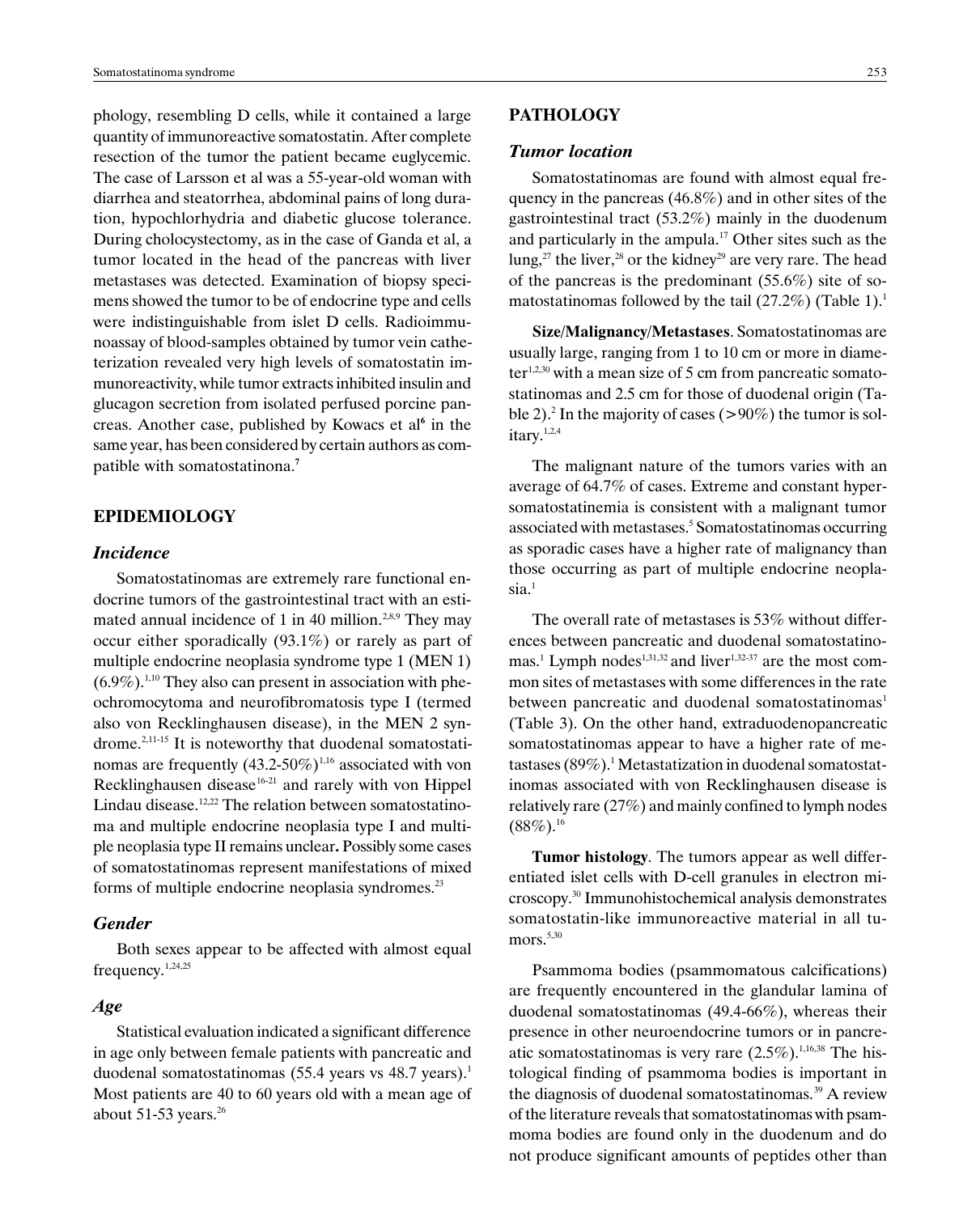| Location                     | No | $\%$ | Location          | $\bf No$       | $\%$   |  |
|------------------------------|----|------|-------------------|----------------|--------|--|
| <b>Pancreas</b>              | 81 | 46.8 | Head              | 45             | 55.6   |  |
|                              |    |      | Body              | 6              | 7.4    |  |
|                              |    |      | Tail              | 22             | 27.2   |  |
|                              |    |      | Head/Body         | $\mathbf{1}$   |        |  |
|                              |    |      | Body/Tail         | 2              | 6.2    |  |
|                              |    |      | Diffuse/Head+Tail | $\overline{c}$ |        |  |
|                              |    |      | Not srecified     | 3              |        |  |
| Extrapancreatic <sup>1</sup> | 92 | 53.2 | Duodenum          | 81             | 88.0   |  |
|                              |    |      | Lungs             | $\overline{c}$ |        |  |
|                              |    |      | Gallbladder       | $\mathbf{1}$   |        |  |
|                              |    |      | Choledochus       | $\mathbf{1}$   |        |  |
|                              |    |      | Stomach           | $\mathbf{1}$   | $}9.8$ |  |
|                              |    |      | Jejunum           | $\mathbf{1}$   |        |  |
|                              |    |      | Colon             | $\mathbf{1}$   |        |  |
|                              |    |      | Rectum            | $\mathbf{1}$   |        |  |
|                              |    |      | Thyroid           | $\mathbf{1}$   |        |  |
|                              |    |      | Unknown           | 2              | 2.2    |  |

Table 1. Location of somatostatinomas<sup>1</sup>

1: Other sites, as the lung<sup>27</sup>, the liver<sup>28</sup>, or kidney<sup>29</sup> have also been reported

| Size (cm)    |                | Pancreatic $(N^{\circ}=62)$ |                | Duodenal $(N^{\circ}=70)$ |                | Overall $(N^{\circ}=138)$   |  |
|--------------|----------------|-----------------------------|----------------|---------------------------|----------------|-----------------------------|--|
|              | N <sub>0</sub> | %                           | N <sub>0</sub> | $\%$                      | N <sub>0</sub> | %                           |  |
| $\leq 1$     | 4              | 6.5                         | 12             | 17.1                      | 18             | 13.0                        |  |
| $1.1 - 2$    | 5              | 8.1                         | 29             | 41.4                      | 35             | 25.4                        |  |
| Subtotal     | 9              | 14.5                        | 41             | 58.6                      | 53             | 38.4                        |  |
| $2.1 - 5$    | 29             | 46.5                        | 27             | 38.6                      | 59             | 42.8                        |  |
| $5.1 - 10$   | 22             | 35.5                        | 2              | 2.9                       | 24             | 17.9                        |  |
| > 10.1       | 2              | 3.2                         | $\Omega$       | $\boldsymbol{0}$          | 2              | 1.4                         |  |
| Subtotal     | 53             | 85.5                        | 29             | 41.4                      | 85             | 61.6                        |  |
| Average size |                | 5.11 cm $(N^{\circ} = 57)$  |                | 2.41 cm $(N^{\circ}=70)$  |                | 3.57 cm $(N^{\circ} = 132)$ |  |

| <b>Table 2.</b> Comparative data of size in somatostatinomas <sup>1</sup> |  |
|---------------------------------------------------------------------------|--|
|---------------------------------------------------------------------------|--|

somatostatin.<sup>40</sup> In general, these tumors are composed of regular cells arranged in glands or acini with psammoma bodies and can be misdiagnosed as adenocarcinomas.<sup>41</sup>

It is noteworthy that a low but variable proportion of somatostatin-containing cells is present in a number of neoplasms, the majority of which are derived from cells of the neuroendocrine system, such as oat cell carcinoma, carcinoid tumors (bronchial, thymic, intestinal), laryngeal neuroendocrine tumors, medullary thyroid carcinoma, retinoblastoma, ganglioneuroblastoma, glucagonoma, vipoma, gastrinoma, paraganglioma, colon carcinoma and possibly others. $42,43$ 

## CLINICAL MANIFESTATIONS - PATHOPHYSIOLOGY

In the majority of patients, somatostatinomas are symptomatic (92.7%, Table 4). Some differences between pancreatic and duodenal somatostatinomas appear in the tables 4 and 5. Generally, two different pathogenetic categories of clinical manifestations can be distinguished.

One includes those due primarily to somatostatin hypersecretion, characterized as inhibitory syndrome and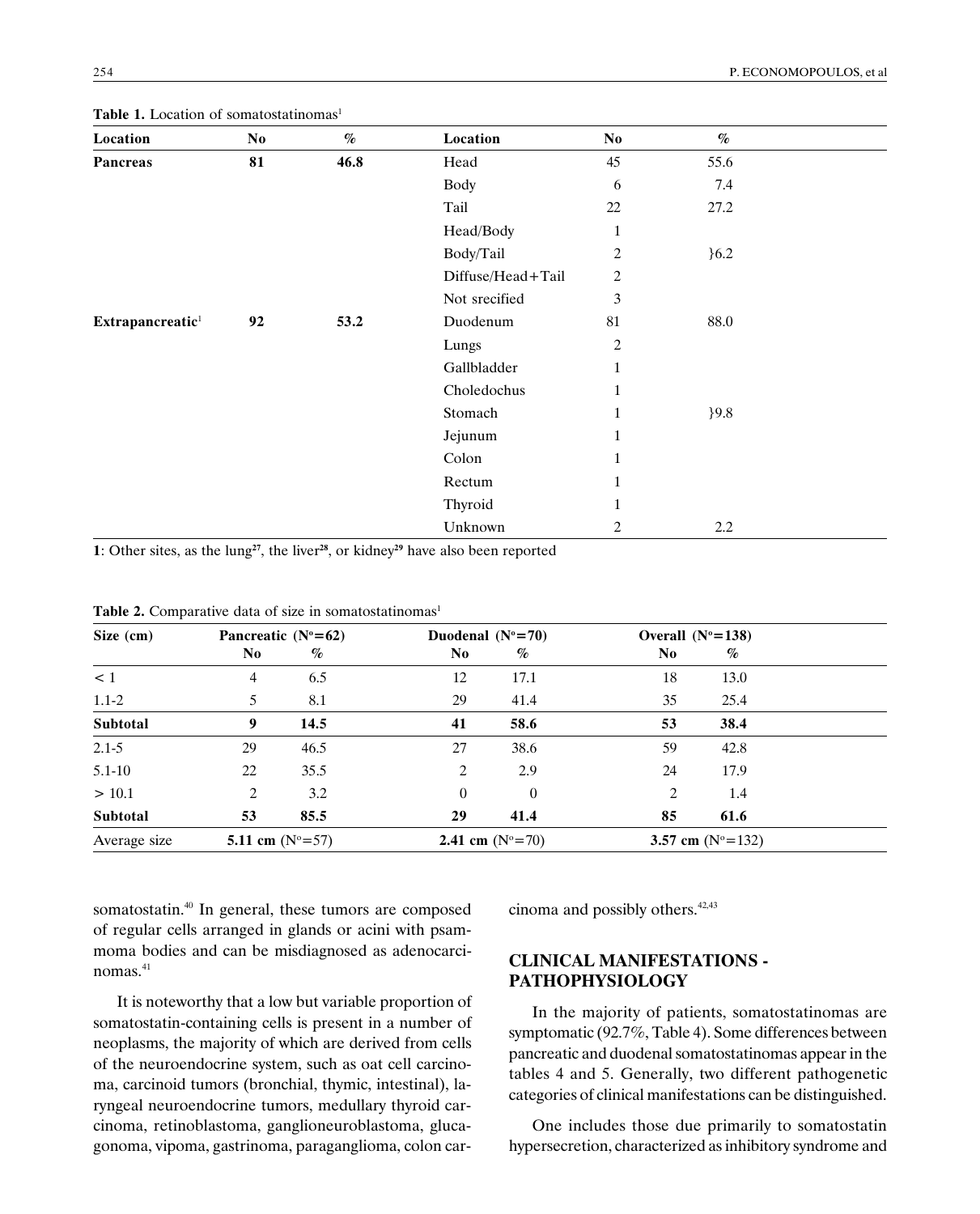the other those due to endocrine tumor location and growth. The inhibitory syndrome is more common in pancreatic somatostatinomas (18.5-66%) than in duodenal  $(1.2\%)$ <sup>1,16</sup> Another category of clinical manifestations includes endocrine tumors with secretion of more than one hormone.<sup>6,45-47</sup>

General symptoms, such as abdominal pain, anorexia, nausea or vomiting, dyspepsia etc. are often associated with somatostatinomas independent of their origin.1,20,26

#### Inhibitory syndrome

The biologic actions of somatostatin in excess explain the "inhibitory syndrome" in somatostatinomas. $48,49$  It is well known that somatostatin, originally termed somatotrophin release inhibitory factor (SRIF) is a small cyclic peptide hormone present in humans as the molecular forms SRIF-14 (consisting of 14 amino acids) and

Table 3. Comparative data of metastases in somatostatinomas<sup>1</sup>

SRIF-28 (28 amino acids).<sup>50,51</sup> Somatostatin suppresses the release of growth hormone, thyrotropin, gastrin, VIP, cholecystokinin, secretin, gastric inhibitory polypeptide, insulin, glucagon and many others. On the other hand, exocrine secretions (pancreatic, biliary, gastric, intestinal) and gallbladder contractility are also inhibited by somatostatin.5,42,52

Analysis of tumor extracts demonstrated that somatostatin-28 and larger forms are predominant. This heterogeneity is thought to reflect incomplete processing of precursors.7

The inhibitory syndrome includes typical clinical manifestations and biochemical findings such as diabetes mellitus, cholelithiasis, diarrhea with or without steatorrhea, hypochlorhydria/achlorhydria and weight  $loss.<sup>1,5</sup>$ 

Diabetes mellitus or glucose intolerance occurs in the

|                              | Pancreatic $(N^{\circ}=81)$ |      | Duodenal $(N^{\circ}=81)$ |              | Overall $(N^{\circ}=173)$ |         |
|------------------------------|-----------------------------|------|---------------------------|--------------|---------------------------|---------|
|                              | No.                         | $\%$ | No                        | %            | No.                       | %       |
| Liver                        | 32                          | 39.5 | 9                         | 11.1         | 48                        | 27.7    |
| Lymph nodes                  | 20                          | 24.7 | 28                        | 34.6         | 54                        | 31.2    |
| Bone                         | 5.                          | 6.2  | $\Omega$                  | $\mathbf{0}$ |                           | 4.0     |
| Mesentery/Omentum/Peritoneum | 5.                          | 6.2  | 2                         | 2.5          |                           | 4.0     |
| Lung                         | 2                           | 2.5  | 0                         | $\mathbf{0}$ |                           | 2.9     |
| Adrenal                      | 2                           | 2.5  |                           | $\mathbf{0}$ |                           | $1.7\,$ |
| $No$ cases with metastases   | 41                          | 50.6 | 41                        | 50.6         | 92                        | 53.2    |

\*: Brain metastases was also reported44

|  |  |  |  | <b>Table 4.</b> <sup>1</sup> Clinical manifestations of somatostatinomas. Comparative data |  |  |
|--|--|--|--|--------------------------------------------------------------------------------------------|--|--|
|--|--|--|--|--------------------------------------------------------------------------------------------|--|--|

|                 | Pancreatic $(N^{\circ}=81)$ |      |                | Duodenal $(N^{\circ}=81)$ |     | Overall $(N^{\circ}=173)$ |  |
|-----------------|-----------------------------|------|----------------|---------------------------|-----|---------------------------|--|
|                 | N <sub>0</sub>              | %    | N <sub>0</sub> | %                         | No. | %                         |  |
| <b>Recorded</b> | 78                          | 96.3 | 75             | 92.5                      | 164 | 94.8                      |  |
| Symptomatic     | 73                          | 93.6 | 68             | 90.7                      | 152 | 92.7                      |  |
| Abdominal pain  | 30                          | 38.5 | 32             | 42.7                      | 66  | 40.2                      |  |
| Weight loss     | 25                          | 32.1 | 15             | 20.0                      | 42  | 25.6                      |  |
| Icterus         | 7                           | 9.0  | 29             | 38.7                      | 37  | 22.6                      |  |
| Diarrhea        | 18                          | 60.0 | 8              | 10.7                      | 30  | 18.3                      |  |
| Nausea/vomiting | 15                          | 19.2 | 8              | 10.7                      | 27  | 16.5                      |  |
| Anemia          | 11                          | 14.1 | 11             | 14.7                      | 24  | 14.6                      |  |
| Abdominal tumor | 14                          | 17.9 | 2              | 2.7                       | 19  | 11.6                      |  |
| Hepatomegaly    | 11                          | 14.1 | 3              | 4.0                       | 16  | 9.8                       |  |
| Hypertension    | 7                           | 9.0  | 5              | 6.7                       | 13  | 7.9                       |  |
| Asymptomatic    | 5                           | 6.4  | 7              | 9.3                       | 12  | 7.3                       |  |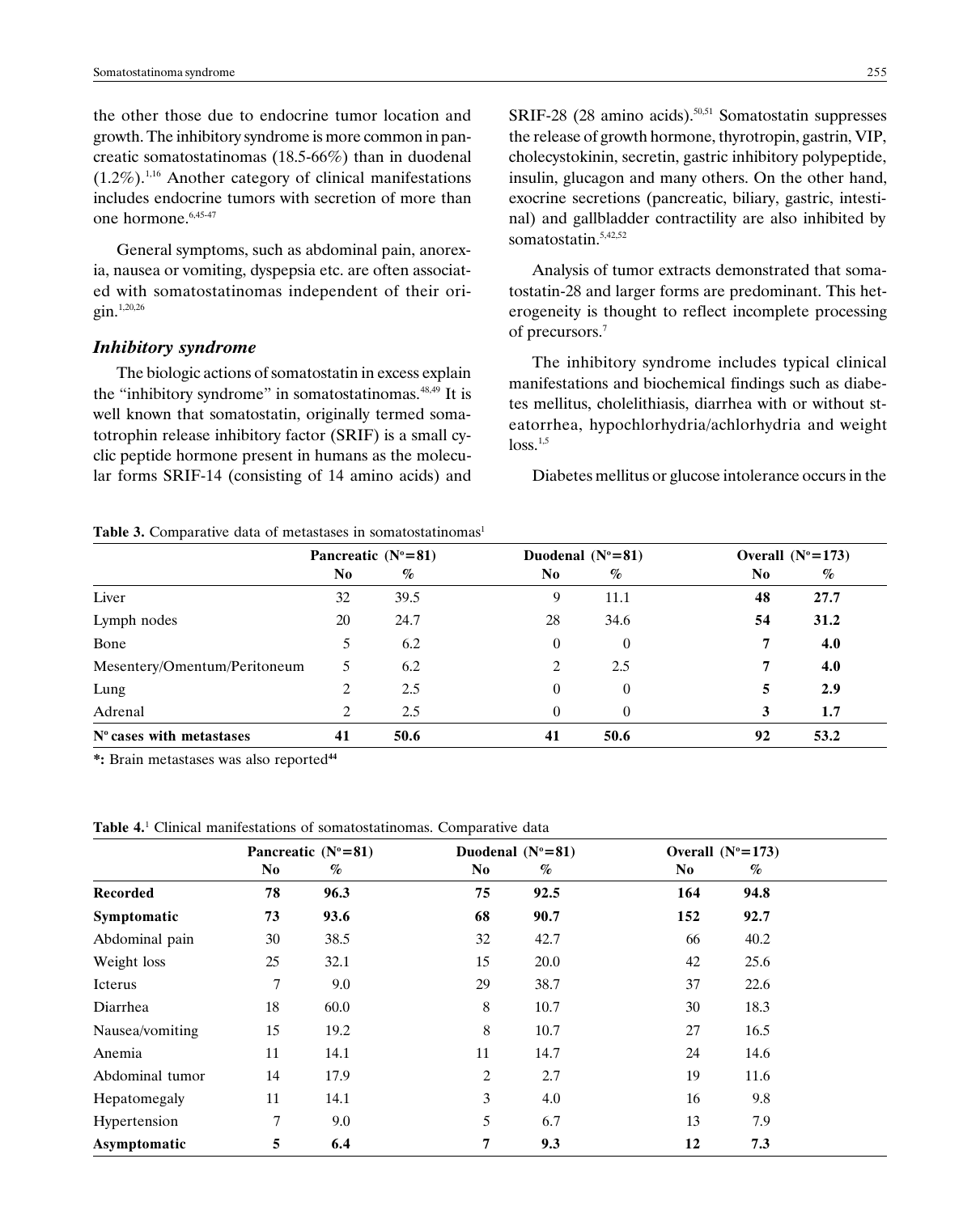|                                       | Pancreatic | Duodenal |
|---------------------------------------|------------|----------|
| Inhibitory syndrome                   | 18.5%      | 2.5%     |
| Von Recklinghausen disease            | $1.2\%$    | 43.2%    |
| Tumor size $> 2$ cm                   | 85.5%      | 41.4%    |
| Multisecretory activities             | 33.3%      | 16.3%    |
| Presence of psammoma bodies           | 2.5%       | 49.4%    |
| Average postoperative 5-year survival | 75.2%      |          |
| - With metastases                     | 59.9%      |          |
| - Without metastases                  | 100.0%     |          |

Table 5.<sup>1</sup> Some differerences between pancreatic and duodenal somatostatinomas

majority of patients (94.7%, Table 6). The severity is distributed along a broad spectrum from mild hyperglycemia to frank ketoacidosis.<sup>53,54</sup> The hyperglycemia is secondary to reduced peripheral glucose utilization due to relative insulin suppression by excess of somatostatin.<sup>55</sup> The cause of symptomatic hypoglycemia is less clear, but may be related to suppressed normal autoregulatory mechanisms such as glucagon and growth hormone and impaired sugar absorption.<sup>24</sup>

Gallbladder disease, mainly cholelithiasis, occurs in 25-68% of patients<sup>1,2,24,30</sup> (Table 6). It may be secondary to alterations in fat metabolism, to suppression of cholecystokinin by somatostatin, and to inhibition of biliary motility by somatostatin.5,42,62,56

Weight loss, ranging from 9 to 21 kg or more is very common (68.4%) in patients with pancreatic somatostatinoma<sup>1,2,30</sup> (Table 6).

Diarrhea and streatorrhea occur more often in patients with pancreatic than in those with duodenal tumors.7,26,30 Diarrhea characteristically consists of three to ten, foul-smelling stools per day with 20 to 76 g/day steatorrhea.30 The time course and severity of the diarrhea and steatorrhea parallels that of the disease in that is worsens when metastases occur and improves with successful tumor resection<sup>1,26</sup> (Table 6).

Hypochlorhydria occurs in most patients (26.3%) as a result of gastrin suppression and direct inhibition of gastric acid and pepsin secretion. Achlorhydria is not  $uncommon, (Table 6).$ 

Obstructive jaundice, abdominal pain, duodenal obstruction, weight loss and gastrointestinal bleeding are the commonest clinical manifestations in cases of duodenal somatostatinomas, especially those associated with von Recklinghausen's disease. Inhibitory syndrome is rare (2.5-3%).1,16 Generally, duodenal somatostatinomas tend

Table 6.<sup>1</sup> Clinical and laboratory findings in patients with the inhibitory syndrome

| Clinical and laboratory findings | %    |  |
|----------------------------------|------|--|
| Diabetes mellitus                | 94.7 |  |
| Biliary calculosis               | 68.4 |  |
| Weight loss                      | 68.4 |  |
| Steatorrhea                      | 47.4 |  |
| Diarrhea                         | 36.8 |  |
| Hypochlorhydria/achlorhydria     | 26.3 |  |
| Anemia                           | 21.1 |  |

to be asymptomatic (Table 4). $1,57$ 

#### Mixed clinical syndromes

It has been pointed out that many cases of insulinoma represent mixed tumors containing glucagon and somatostatin-producing cells. $58$  On the other hand, somatostatinomas may also produce several hormones, such as ACTH, calcitonin, VIP, pancreatic polypeptide, gastrin, insulin, glucagon and many others, that may affect the clinical manifestations.<sup>35,59</sup> The syndrome depends on the hormones produced, e.g. peptic ulcer in case gastrin is released,<sup>45</sup> Cushing's syndrome in case of ACTH production<sup>6</sup> or diarrheic syndrome caused by the combination of pancreatic insufficiency and disturbed intestinal absorption of water and electrolytes in case of calcitonin production.<sup>46,47</sup> In cases of duodenal somatostatinomas associated with neurofibromatosis, the clinical manifestations of the latter may be predominant. Neurofibromatosis type I is an autosomal-dominant disorder characterized by abnormalities of growth and differentiation of the nervous system and of certain other tissues.<sup>60</sup> The defining features include multiple cafu-au-lait spots, the presence of neurofibromas and different congenital abnormalities (abnormal bone formation and pseudoarhrosis, learning disability or frank mental retardation).60-62 After birth, a variety of malignant tumors (optic glioma, neurofibrosarcoma in a cutaneous or internal location, pheochromocytoma, Wilms's tumor, rhabdomyosaroma, etc.) may appear.<sup>61</sup> The gastrointestinal manifestations in neurofibromatosis type I include especially neurofibromas but also malignant tumors in the bowel, liver and other organs. $61$  A unusual but highly distinctive lesion is the association of neurofibromatosis type I with carcinoid somatostatinomas.

### DIAGNOSIS

Laboratory findings other than increased levels of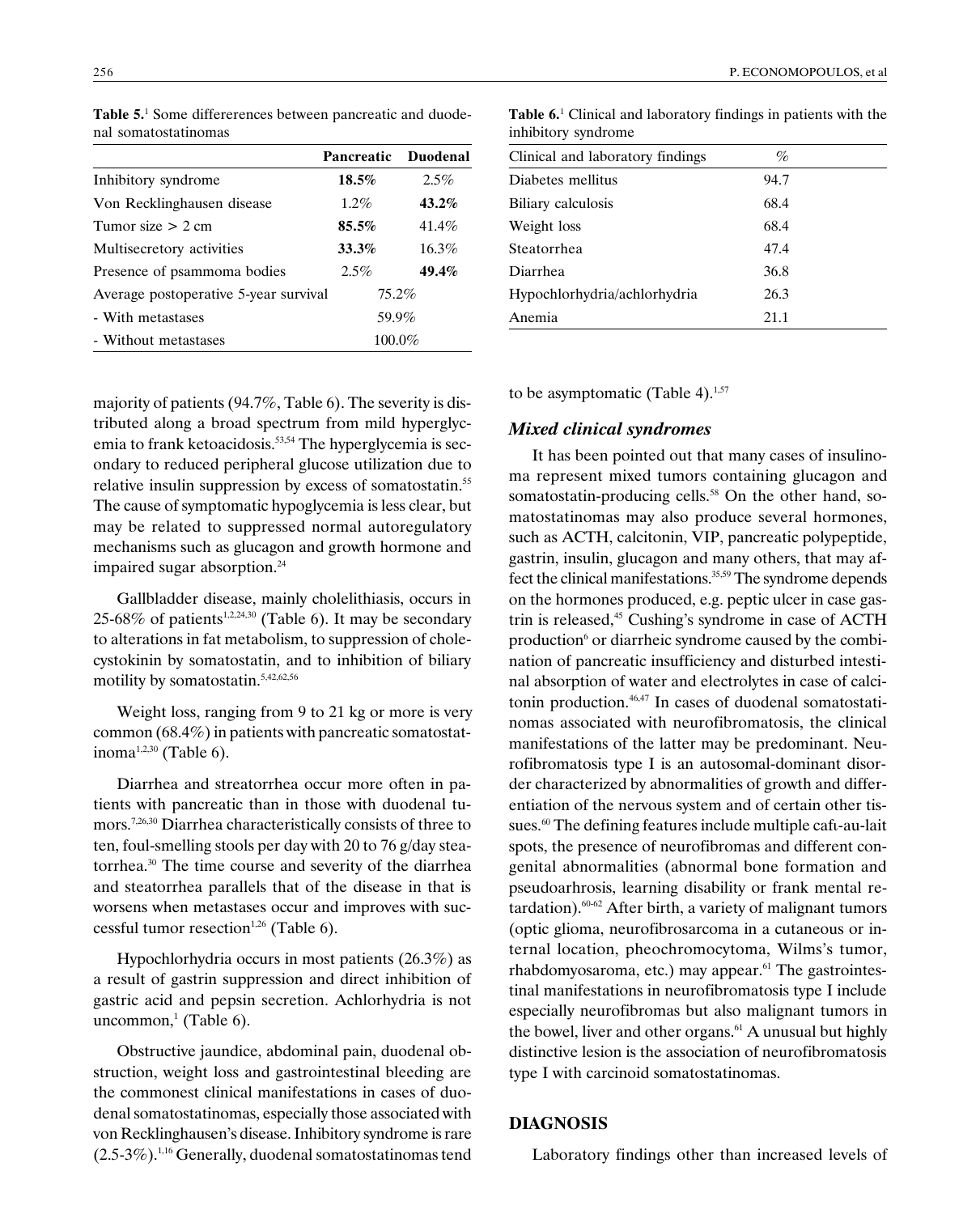somatostatin in peripheral blood are not diagnostic. The normal plasma level of somatostatin is less than 100 pg/ ml. Patients with somatostatinoma usually have very high levels, often measured in nanograms per milliliter. A mean of 15.5 ng/ml (range, 0.16-107 ng/ml) has been reported.30

The diagnostic value of provocation tests, such as tolbutamide, calcium, secretin etc. is unproven with controversial findings, $10,30,64-68$  but their application can be useful in some cases.<sup>10,64,65,69</sup>

In the majority of patients somatostatinomas are found accidentally at the time of laparotomy for cholecystectomy or during gastrointestinal imaging studies for various complaints, such as abdominal pain, diarrhea, increasing levels of hepatic enzymes, gastrointestinal bleeding or anemia, dyspepsia, obstructive jaundice etc.9,18,22,26,30,31,61,65,70,71

The presence of diabetes with coexisting cholelithiasis associated with diarrhea or/and steatorrhea must prompt a search for a possible somatostatinoma. Imaging modalities<sup>1,10,31,32,71,72</sup> and endoscopy of the upper gastrointestinal tract<sup>1,18,31,73</sup> (Table 7) can reveal an endocrine tumor in the pancreas or duodenum, while increased levels of somatostatin in the peripheral blood are consistent with somatostatinoma. Definitive diagnosis is made by microscopic and immunocytochemical studies.

## TREATMENT

Surgical resection and adjuvant chemotherapy is the treatment of choice.<sup>10,59,74,75</sup> Excessive local spread of tumor due to delayed diagnosis often prohibits successful surgical treatment. Nevertheless, since somatostatinomas are characterized by relatively slow evolution, they offer more possibilities of radical excision than pancreatic cancer.<sup>74</sup>

Surgical. Distal pancreatectomy can be performed in tumors of the body or tail, but since the majority of somatostatinomas are in the pancreatic head or in the duodenum, a subtotal pancreatectomy or a Whipple's procedure may be necessary. Debulking a large metastatic liver tumor may effectively palliate symptoms, often for a prolonged period of time.<sup>2,76</sup> Prophylactic cholecystectomy should also be considered at the time of laparotomy.8 Duodenal tumors are more often amenable to curative resection, although Whipple's procedure is often needed.8

Chemotherapy. Chemotherapy agents must be administerd as adjuvant therapy in case of metastatic disease or recurrence after operation.<sup>24</sup> Streptozotocin, doxorubicin, 5-fluorouracil, adriamycin or dacarbazine<sup>10,24,76-79</sup> are usually used. Objective clinical and humoral responses to chemotherapy for nonresectable or metastatic lesions can be expected in about 50% of patients.<sup>77</sup> Assessment of the efficacy of chemotherapy has been hindered by the rarity of these neoplasms. Hepatic embolization can also be used for palliation. $80$  Two patients responded to octreotide.<sup>81</sup>

Patients with weight loss, anemia, pancreatic insufficiency or malnutrition may require symptomatic therapy. The diabetes mellitus, usually mild, can be controlled with hypoglycemic agents or low doses of insulin.<sup>30</sup> Exocrine pancreatic insufficiency may require administration of pancreatic extracts.<sup>59,64</sup>

## PROGNOSIS

The course of somatostatinomas is often fatal, as a result of both the frequent metastatic spread of the tumor and difficulties in making an early diagnosis; $^{75}$  but, because of their slow natural course, characteristic of all neuroendocrine tumors, the postoperative 5-year survival in patients with metastases is 59.9% and without metastases 100% with an average of 77.2% (Table 5). This result is better than the survival of patients with pancreatic or biliary duct cancers.<sup>24,74</sup>

#### Table 7.<sup>1</sup> Imaging modalities for somatostatinomas

| <b>Imaging modalities</b>             | Pancreatic $(n=81)$ |               |       | Duodenal $(n=81)$ |  |  |
|---------------------------------------|---------------------|---------------|-------|-------------------|--|--|
|                                       | N <sub>0</sub>      | Sensitivity % | N0    | Sensitivity %     |  |  |
| Angiography                           | 32/39               | 82.1          | 4/9   | 44.4              |  |  |
| Ultrasonography                       | 34/39               | 87.2          | 6/19  | 21.6              |  |  |
| Computed tomography                   | 42/56               | 75.0          | 8/18  | 44.4              |  |  |
| Endoscopic retrograde pancreatography | 15/21               | 71.4          | 13/16 | 82.3              |  |  |
| Magnetic resonance imaging            | 11/12               | 91.7          | 1/2   |                   |  |  |
| Duodenoscopy                          | 3/13                | 23.1          | 31/33 | 93.9              |  |  |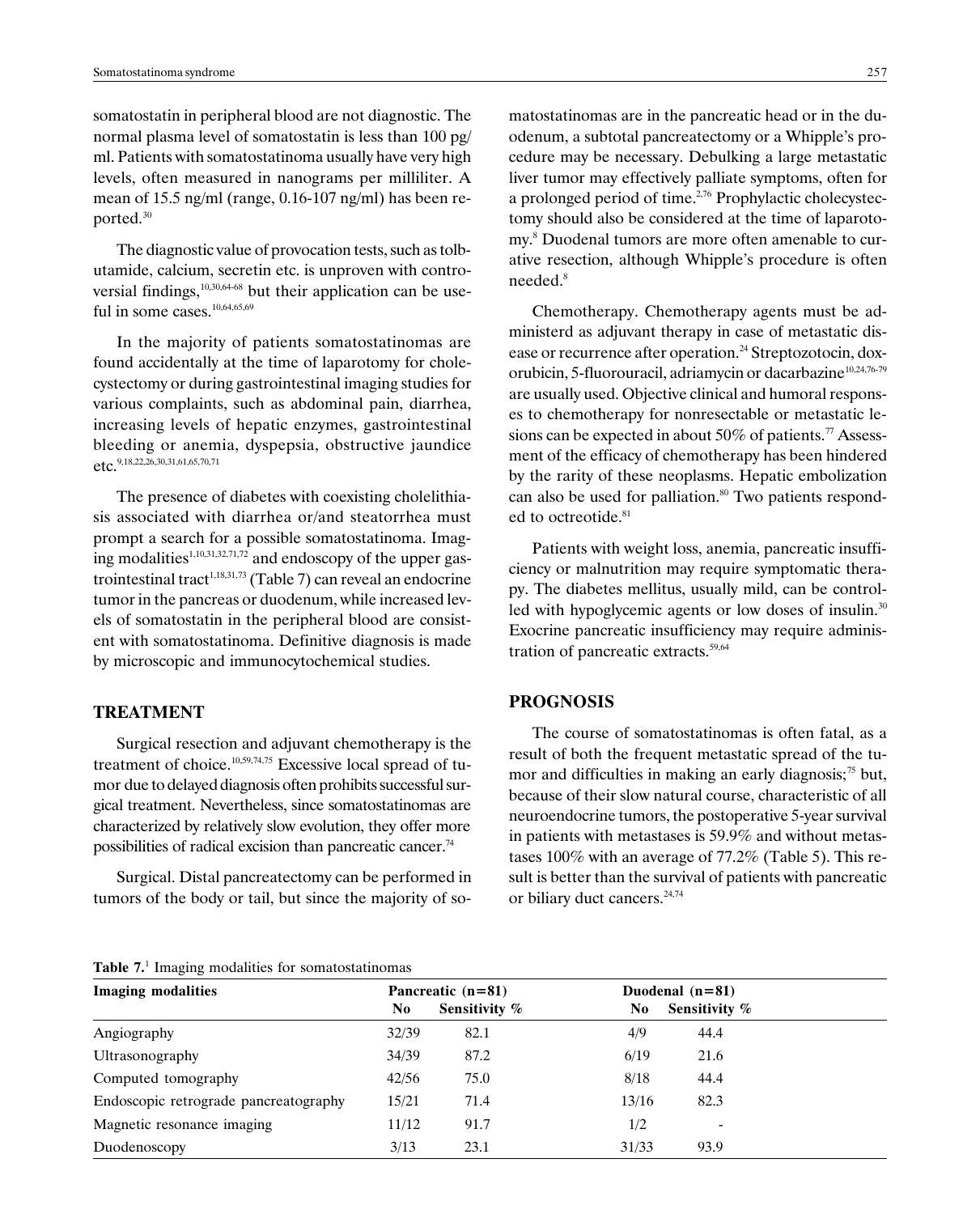## **REFERENCES**

- 1. Soga J, Yakuwa Y. Somatostatinoma/inhibitory syndrome: a statistical evaluation of 173 reported cases as compared to other pancreatic endocrinomas. J Exp Clin Cancer Res 1999; 18:13-22.
- 2. Mozell E, Stenzel P, Woltering EA, et al. Functional endocrine tumors of the pancreas: clinical presentation, diagnosis, and treatment. Curr Probl Surg 1990; 27:303-386.
- 3. Ganda OP, Weir GC, Soeldner JS, et al. «Somatostatinoma»: A somatostatin-containing tumor of the endocrine pancreas. N Engl J Med 1977; 296:963-967.
- 4. Larsson L-I, Hirsch MA, Hoolast JJ, et al. Pancreatic somatostatinoma. Clinical features and physiological implications. Lancet, 1977; 1:666-668.
- 5. Krejs GJ, Orci L, Conlon JM, et al. Somatostatinoma syndrome. Biochemical, Morphologic and Clinical features. N Engl J Med 1979; 301:285-292.
- 6. Kovacs K, Horvath E, Ezrin C, et al. Immunoreactive somatostatin in pancreatic islet-cell carcinoma accompanied by ectopic ACTH syndrome. Lancet 1977; 1:1365-1366.
- 7. Sassolas G, Chayvialle JA. GRFomas, somatostatinomas: Clinical presentation, diagnosis, and advances in management. In Mignon M, Jensen RT (eds), Endocrine Tumors of the Pancreas: Recent Advances in Research and Management. Frontiers of Gastrointestinal Research, Vol. 23, Basel, Switzerland, S. Karger, 1995, p. 194.
- 8. Goldstone AP, Scott-Coombes DM, Lynn JA. Surgical management of gastrointestinal endocrine tumours. Baillieres Clin Gastroenterol 1996; 10:707-736.
- 9. Jensen RT, Norton JA. Endocrine tumors of the Pancreas. In Feldman K, Scharschmidt BF, Sleisenger MH (eds), Sleisenger & Fordtran's Gastrointestinal anf Liver Disease. Pathophysiology, Diagnoisis, Management,  $6<sup>th</sup>$  edt, vol. 1, Philadelphia PA: WB Saunders Co, 1998, pp. 871- 895.
- 10. Roy J, Pompilio M, Samama G. Somatostatinome pancreatique et NEM 1. A propos d'une observation. Revue de la litterature. Ann Endocrinol 1996; 57:71-76.
- 11. Dayal Y, Tallberg KA, Nunnemacher G, et al. Duodenal carcinoids in patients with and without neurofibromatosis. Am J Surg Pathol 1986; 10:348-357.
- 12. Griffiths D, Williams G, Williams E. Duodenal carcinoid tumors, pheochromocytoma and neurofibromatosis. Islet cell tumor, pheochromocytoma and the Von Hippel-Lindau complex: Two distinctive neuroendocrine syndromes. Q J Med 1987; 64:769-777.
- 13. Ohtsuki Y, Sonobe H, Mizobuchi T, et al. Duodenal carcinoid (somatostatinoma) combined with von Recklinghausen's disease. A case report and review of the literature. Acta Pathol Jpn 1989; 39:141-146.
- 14. Saurenmann P, Binswanger R, Maurer R, et al. Somatostatin produzierender endokriner Pankreastumor bei Neurofibromatose von Recklinghausen. Fallbericht und Literaturubersicht. Schweiz Med Wochenschr 1987; 117:1134-1139.
- 15. Stamm B, Hedinger CE, Saremaslani P. Duodenal and ampullary carcinoid tumors: report of 12 cases with path-

ological characteristics, polypeptide content and relation to the MEN I syndrome and von Recklinghausen's disease (neurofibromatosis). Virchows Arch A (Pathol Anat Histopath) 1986; 408:474-479.

- 16. Blaser A, Vajda P, Rosset P. Somatostatinomes duodenaux associes a la maladie de von Recklinghausen. Schweiz med Wochenschr 1998; 128:19841987.
- 17. Cantor AM, Rigby CC, Beck PR, Mangion D. Neurofibromatosis, pheochromocytoma, and somatostatinoma. Br Med J 1982; 285:1618-1619.
- 18. Kainuma O, Ito Y, Taniguchi T, et al. Ampullary somatostatinoma in a patient with von Recklinghausen's disease. J Gastroenterol 1996; 31:460-464.
- 19. Kaneko H, Yanaihara N, Ito S, et al. Somatostatinoma of the duodenum. Cancer 1979; 44: 2273.
- 20. Mao C, Shah A, Hanson DJ, Howard JM. Von Recklinghausen's disease associated with duodenal somatostatinoma: contrast of duodenal versus pancreatic somatostatinomas. J Surg Oncol 1995; 59:67-73.
- 21. Simon L, Kiss J, Kovacs H, et al. Neurofibromatosis and carcinoid tumor in Vater's ampulla. Orv Hettil 1995; 136:2287-2292.
- 22. Maki M, Kaneko Y, Ohta Y, et al. Somatostatinoma of the pancreas associated with von Hippel-Lindau disease. Intern Med 1995; 34:661-665.
- 23. Yoshida A, Hatanaka S, Ohi Y, et al. von Recklinghausen's disease associated with somatostatin-rich duodenal carcinoid (somatostatinoma), medullary thyroid carcinoma and diffuse adrenal medullary hyperplasia. Acta Pathol Jpn 1991; 41:847-856.
- 24. Harris GJ, Tio F, Cruz AB Jr. Somatostatinoma: a case report and review of the literature. J Surg Oncol 1987; 36:8-16.
- 25. Stabile BE. Islet cell tumors. Gastroenterologist 1997; 5:213-232.
- 26. Vinik AI, Strodel WE, Eckhauser FE, et al. Somatostatinomas, PPomas, neurotensinomas. Sem Oncol 1987; 14:263-281.
- 27. Ghose RR, Gupta SK. Oat cell carcinoma of bronchus presenting with somatostatinoma syndrome. Thorax 1981; 36:550-551.
- 28. Grundmann R, Thul P, Krestin GP, Krueger GR. Somatostatinom der Leber. Leber Magen Darm 1985; 15:81- 84.
- 29. Walsh IK, Kernohan RM, Johnston CF, Keane PF. Somatostatinoma in a horseshoe kidney. Br J Urol 1996; 78:958-959.
- 30. Boden G, Shimoyama R. Somatostatinoma. In Cohen S, Soloway RD (eds), Hormone-Producing Tumors of the Gastrointestinal Tract. New York: Churchill Livingstone, 1985, p. 85.
- 31. Chen CH, Lin JT, Lee WY, et al. Somatostatin-containing carcinoid tumor of the duodenum in neurofibromatosis: report of a case. J Formos Med Ass 1993; 92:900- 903.
- 32. Tjon A, Tham RT, Jansen JB, et al. Imaging features of somatostatinoma: MR, CT, US, and angiography. J Compr Assist Tomogr 1994; 18:427-431.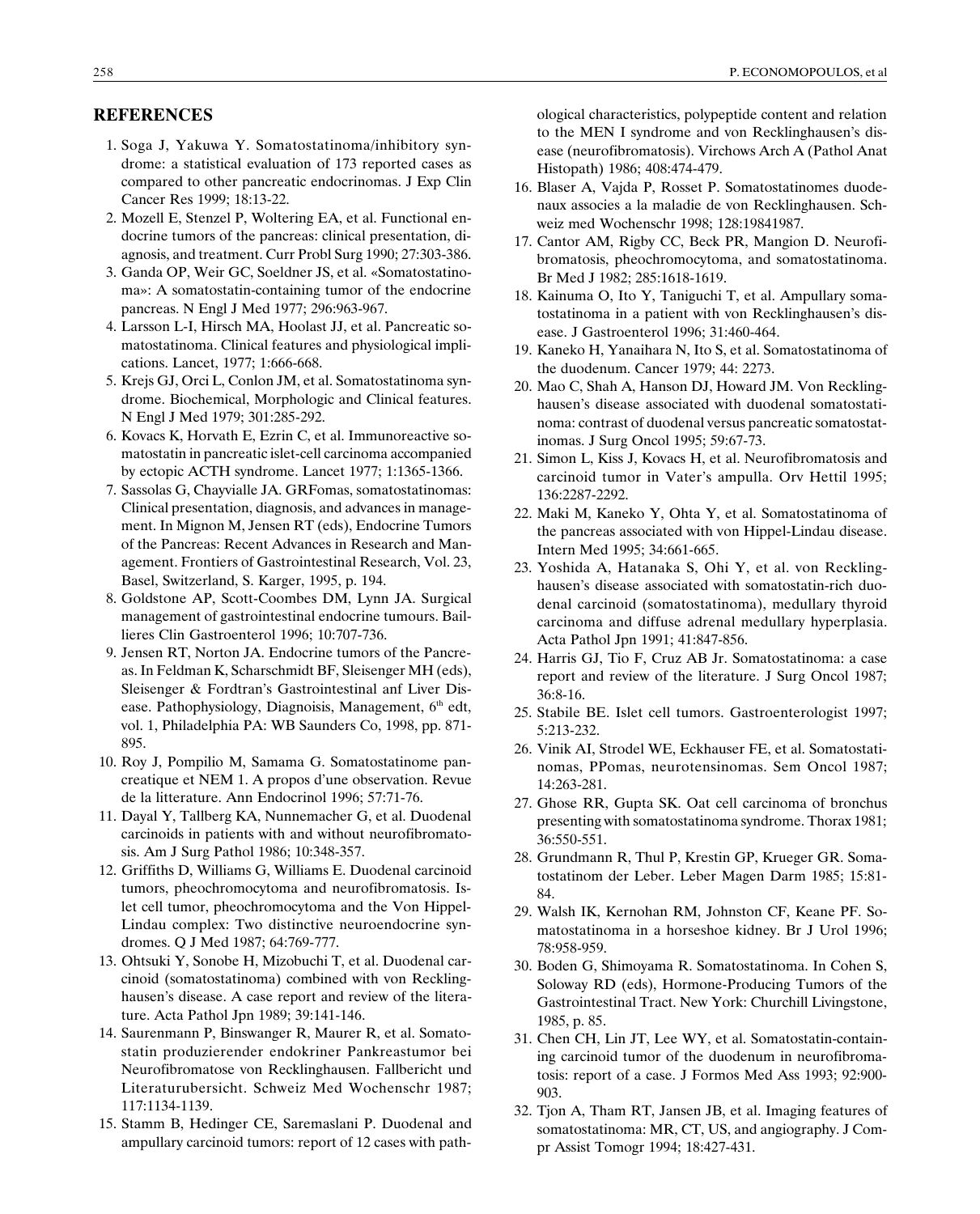- 33. Alstrup NI, Pless TK, Sandermann J. Somatostatinom i pancreas. Ugeskr Laeger, 1994; 156:3640-3641.
- 34. Jackson JA, Raju BU, Fachnie JD, et al. Malignant somatostatinoma presenting with diabetic ketoacidosis. Clin Endocrinol 1987; 26:609-621.
- 35. Ozbakir O, Kelestimur F, Ozturk F, et al. Carcinoid syndrome due to a malignant somatostatinoma. Postgrad Med J 1995; 71:695-698.
- 36. Schaller P, Schweiger M, Stolte M, Lauer E. Malignes Somatostatinom-Diagnosestellung nach 6 Jahren. Leber Magen Darm 1990; 20:152-156.
- 37. Schillaci O, Annibale B, Scopinaro F, et al. Somatostatin receptor scintigraphy of malignant somatostatinoma with indium-111-pentetreotide. J Nucl Med 1997; 38:886-887.
- 38. Dayal Y, Nunnemacher G, Doos WG, et al. Psammomatous somatostatinomas of the duodenum. Am J Surg Pathol 1977; 7:653-665.
- 39. Swinburn BA, Yeong ML, Lane MR, et al. Neurofibromatosis associated with somatostatinoma: a report of two patients. Clin Endocrinol 1988; 28:353-359.
- 40. Taccagni GL, Carlucci M, Sironi M, et al. Duodenal somatostatinoma with psammoma bodies: an immunohistochemical and ultrastructural study. Am J Gastroenterol 1986; 81:33-37.
- 41. Bishop AE, Polak JM. Gastrointestinal endocrine tumours. Pathology. Baillieres Clin Gastroenterol 1996; 10:555-569.
- 42. Fenoglio CM, King DW. Somatostatin: An update. Hum Pathol 1983; 14:475-479.
- 43. Goodman MZD, Albores-Saavedra J, Lundblad DM. Somatostatinoma of the cystic duct. Cancer 1984; 53:498- 502.
- 44. Abe T, Oshida K, Matsumoto K, et al. Brain metastasis from malignant pancreatic somatostatinoma. Case report. J Neurosurg 1996; 85:681-684.
- 45. Alumets J, Ekelund G, Hakanson R, et al. Jejunal endocrine tumor composed of somatostatin and gastrin cells and associated with duodenal ulcer disease. Virchows Arch (Pathol Anat) Histol 1978; 378:17-22.
- 46. Gray TK, Bieberdorf FA, Fordtran JS. Thyrocalcitonin and the jejunal absorption of calcium, water and electrolytes in normal subjects. J Clin Invest 1973; 52:3084-3088.
- 47. Galmiche JP, Colin R, DuBois PM, et al. Calcitonin secretion by a pancreatic somatostatinoma. N Engl J Med 1978; 299:1252.
- 48. Economopoulos P. Clinical Syndromes from Endocrine Tumors, in P. Economopoulos (ed): Seminars in Gastroenterology, Athens, P. Paschalides, 1980; pp. 21-149 (in greek).
- 49. Singelakis P. Somatostatin. A new hypothalamic neurohormone. Nos Chron 1974; 36:291-297 (in greek).
- 50. Brazeau P, Vale W, Burgus R, et al. Hypothalamic polypeptide that inhibits the secretion of immunoreactive pituitary growth hormone. Science 1973; 179:77-79.
- 51. Pradayrol L, Jornvall H, Mutt V, Rivet A. N-terminally extended somatostatin: the primary structure of somatostatin-28. FEBS Letter 1980;109:55-58.
- 52. Reichlin S. somatostatin (Second of two parts). N Engl J

Med 1983; 309:1536-1563.

- 53. Reynolds C, Pratt R, Chan-Yan C, et al. Somatostatinoma-the most recently described pancreatic islet cell tumor. West J Med 1985; 142:393-397.
- 54. Willcox PA, Immelman EJ, Barron JL, et al. Pancreatic somatostatinoma: presentation with recurrent episodes of severe hyperglycaemia and ketoacidosis. Q J Med 1988; 68:559-571.
- 55. Lowry SF, Burt ME, Brennan MF. Glucose turnover and gluconeogenesis in a patient with somatostatinoma. Surgery 1981; 89:309-313.
- 56. Unger RH. Somatostatinoma. N Engl J Med 1977; 296:998-1000.
- 57. O'Brien TD, Chejfec G, Prinz RA. Clinical features of duodenal somatostatinomas. Surgery, 1993; 114:1144- 1147.
- 58. Heitz PU, Kasper M, Kloppel G, et al. Immunocytochemistry of pancreatic endocrine tumors. J Histochem Cytochem 1978; 26:212.
- 59. Pinsard D, Chadenas D. Somatostatinomas. Les somatostatinomes. Diabete Metab, 1988; 14:43-59.
- 60. Riccardi VM. Von Recklinghausen neurofibromatosis. N Engl J Med 1981; 305:1617-1627.
- 61. Case 15-1989. Case records of the Massachusetts General Hospital. Weekly clinicopathological exercises. A 52 year-old man with neurofibromatosis and jaundice. N Engl J Med 1989; 320:996-1004.
- 62. Farr CM, Price HM, Bezmalinovic Z. Duodenal somatostatinoma with congenital pseudoarthrosis. J Clin Gastroenterol 1991; 13:195-197.
- 63. Chadenas D, Pinsard D, Dutilleux P, et al. Test a la secretine dans un cas de somatostatinome pancreatique. (letter). Presse Med 1986; 15:119.
- 64. Hagen EC, Houben GM, Nikkels RE, et al. Exocrine pancreatic insufficiency and pancreatic fibrosis due to duodenal somatostatinoma in a patient with neurofibromatosis. Pancreas 1992; 7:98-104.
- 65. Iguchi H, Kumagai S, Seo IH, et al. Somatostatin-secreting islet cell tumor (somatostatinoma): suppression of growth hormone (GH) release induced by GH-releasing hormone. J Clin Endocrinol Metab 1988; 67:206-210.
- 66. Pipeleers D, Couturier E, Gepts W, et al. Five cases of somatostatinoma: Clinical heterogeneity and diagnostic usefulness of basal and tolbutamide-induced hypersomatostatinemia. J Clin Endocrinol Metab 1983; 56:1236-1242.
- 67. Pipeleers D, Somers G, Gepts W, et al. Plasma pancreatic hormone levels in a case of somaostatinoma: Diagnostic and therapeutic implications. J Clin Endocrinol Metab 1979; 49:572-579.
- 68. Somers G, Pipeleers-Marichal M, Gepts W, Pipeleers D. A case of duodenal somatostatinoma: Diagnostic usefulness of calcium-pentagastrin test. Gastroenterology 1983; 85:1192-1198.
- 69. Cadiot G, Houillier P, Allouch A, et al. Oral calcium tolerance test in the early diagnosis of primary hyperparathyroidism and multiple endocrine neoplasia type 1 in patients with the Zollinger-Ellison syndrome. Groupe de Recherche et d'Etude du Syndrome de Zollinger-Ellison.